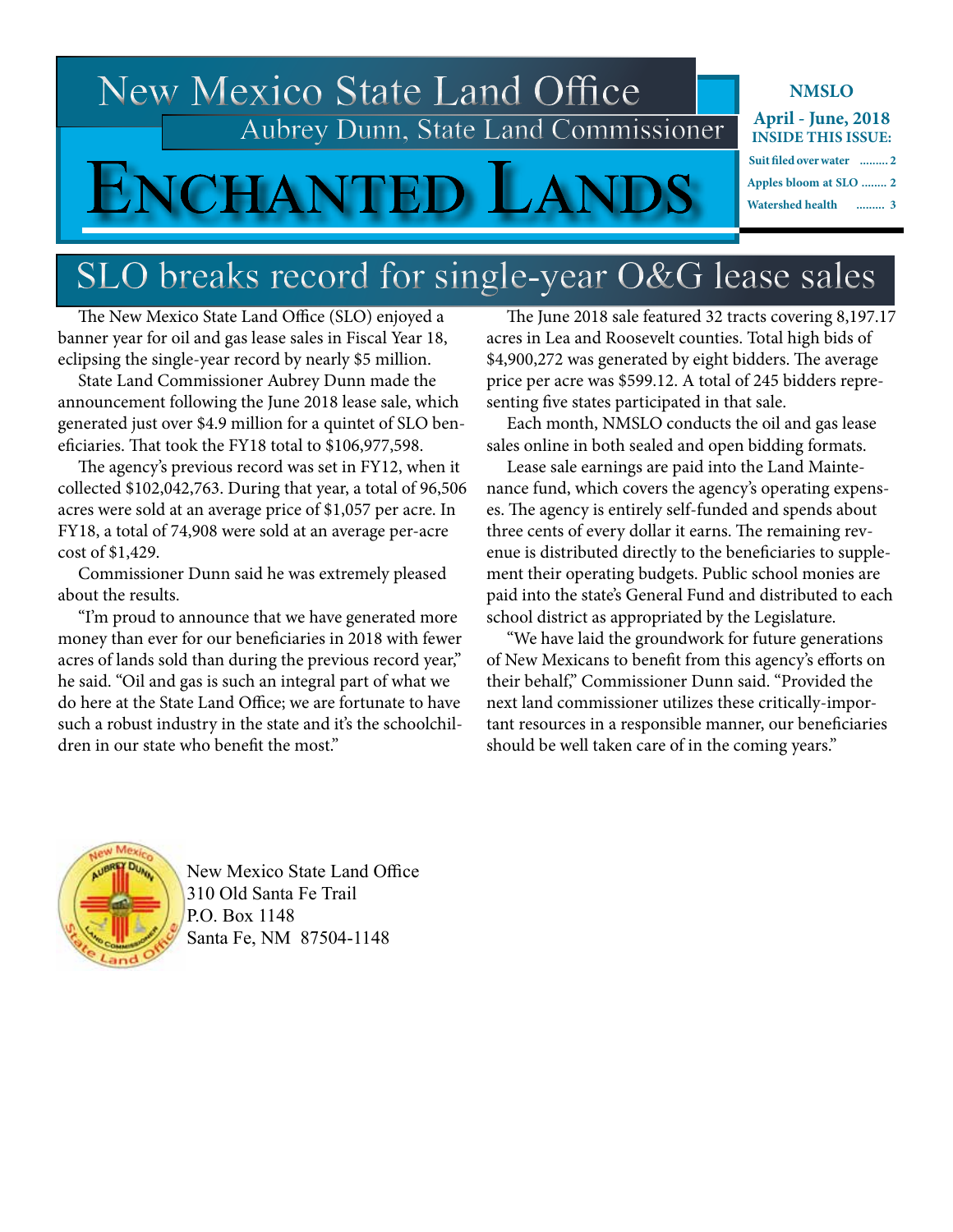### Dunn sues State Engineer to stop unlawful water use

On June 21, 2018 State Land Commissioner Aubrey Dunn filed a petition in district court that seeks to prevent the State Engineer from issuing unlawful temporary water well permits.

 The unlawful permits allow permittees to use two to three times more water than the three-acre-feet-per-year allowed under a temporary use statute.

 "This practice is clearly in violation of the state statutes governing the State Engineer," Commissioner Dunn said.

 Commissioner Dunn filed the petition after letters to the State Engineer expressing his concerns about water scarcity went unanswered.

 Statutes mandate that the State Engineer may issue temporary use permits for certain purposes, without public notice or hearing so long as the State Engineer determines that the proposed use will not permanently impair existing water rights. The statute exempts such permits from the usual permitting process because of "the varying amounts and time such water is used and the relatively small amounts of water consumed."

 Three acre-feet of water translates to nearly 1 million gallons.

 Commissioner Dunn said he's seeking to halt this practice that threatens to diminish the value and productive use of State Trust Lands, which often depends upon the use of water in accordance with established water rights not fully considered by the State Engineer when temporary permits are issued.

 "This problem is particularly serious in the Southeastern portion of the state where we have millions of acres of Trust Lands," Commissioner Dunn said. "For a \$15 filing fee, the State Engineer has been issuing permits to pump nine acrefeet of water at a time from one well, without public notice or a hearing. On the open market, nine acre-feet of water would sell for approximately \$143,000.

 "As a result of the State Engineer's actions, approximately 415,000,000 gallons of water have been unlawfully appropriated since 2010," Dunn added. "There's no excuse for this blatant misuse of power and loss of such a precious and finite resource."

# Apples, revenues thriving at NMSLO

 Fiscal Year 2018 turned out to be a banner year for the New Mexico State Land Office (NMSLO). A bumper crop of incoming revenues has lawmakers smiling, but it's the anticipated yield of a quartet of fruit trees that has Commissioner Aubrey Dunn Jr. tickled to his core.

 Dunn, whose term as State Land Commissioner ends at the close of 2018, spent the better part of his youth working and playing among the apple trees in his father's High Rollsbased Cider Mills Farm in southern N.M. Aubrey Dunn Sr. – aka the "Ole Apple Picker" – was a modern-day Renaissance man who co-owned the Alamogordo Daily Times, was a Democratic member of the New Mexico Senate (1965-80), and served as Chairman of the Senate Finance Committee. He instilled within his children a strong work ethic and inspired his namesake son to eventually pursue a career in public service.

 When he took office in 2015, Dunn Jr. worked tirelessly to get up to speed with the requirements and expectations of the office and to learn as much about projects and policies to ensure that he could cultivate a fruitful legacy of sound land stewardship and of responsibly maximizing State Land Office revenues for the agency's beneficiaries.

#### **Planting an important seed**

Just prior to the commencement of his term, Dunn's



Apple blossoms from the fabled Dixon Apple Orchard in full bloom at the NMSLO.

predecessor and some high profile SLO lessees settled a long-running and contentious dispute regarding the fate of the state's fabled Dixon Apple Orchard. The orchard was almost entirely destroyed during the devastating Las Conchas wildfire and subsequent flooding from monsoon rains. Only a small percentage of apple trees survived.

 When the dust finally settled on that dispute, lessees Jim and Becky Mullane were paid to relinquish their 75-year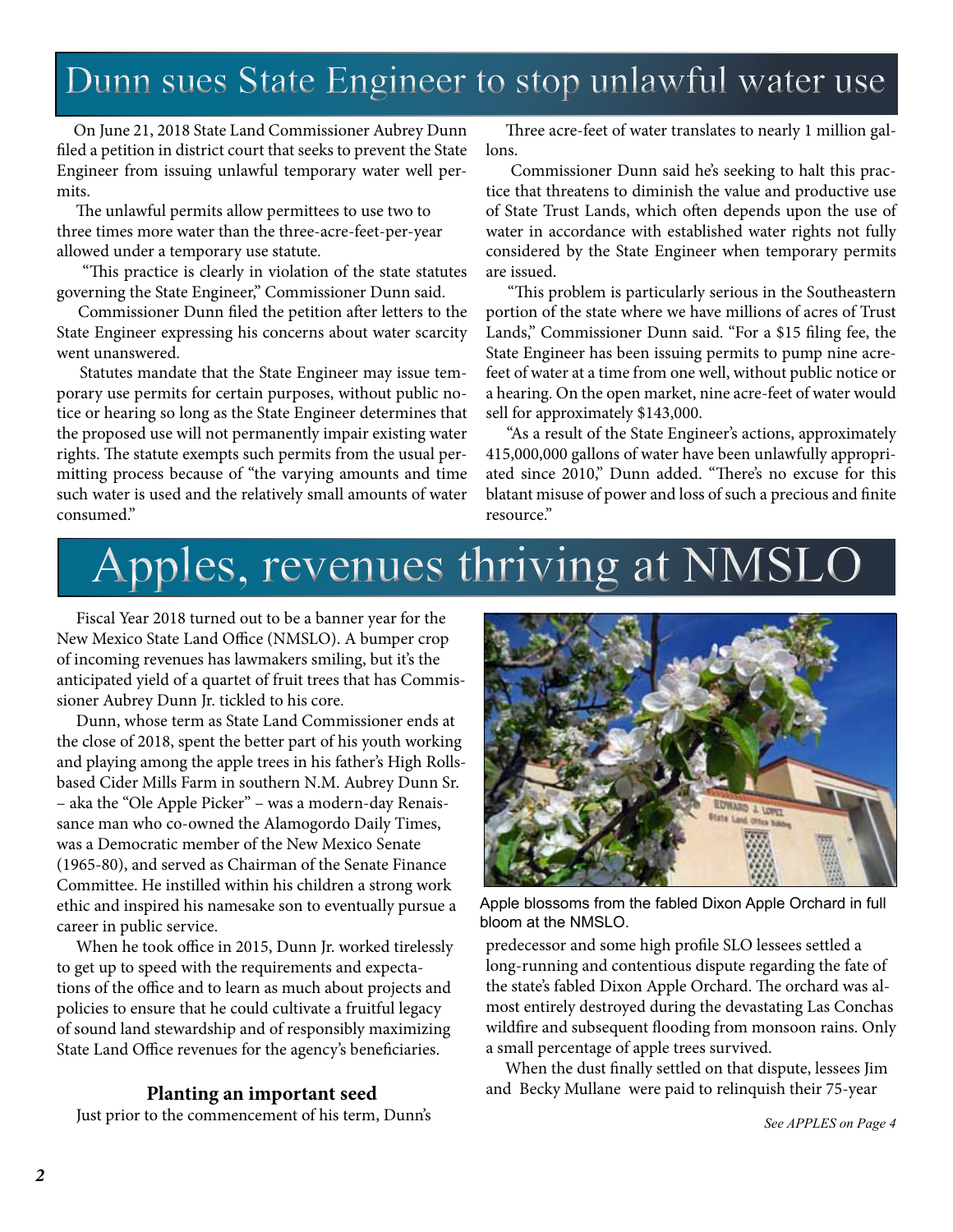

**FIGHTING FIRE WITH FIRE – Above, SLO Field Operations Division crews and partners targeted abundant fuels in the forest near Black Lake to improve watershed health in advance of the upcoming wildfire season.** 

### State Land Office leads the way in watershed health

 In 1736, Benjamin Franklin famously advised fire-threatened residents of Philadelphia that "An ounce of prevention is worth a pound of cure".

 Fast forward 282 years and that sage advice remains both relevant and timely.

 The current New Mexico fire forecast is downright scary: Parched forests, unseasonably warm weather, high winds, and an abundance of forest fuels have set the stage for one of the most potentially catastrophic wildfire seasons in recent memory.

 But State Land Commissioner Aubrey Dunn isn't panicking. He knows his agency's lands are in good shape to weather the pending storm thanks to his continued efforts with regard to improving watershed health.

 Since Dunn took office in 2015, the State Land Office (SLO) has poured more than \$5.184 million on various restoration and remediation projects. When all is said and done, more than 52,000 acres of State Trust Lands will have been treated under Dunn's watch, greatly reducing the risk of wildfires.

 "I've invested millions of dollars to protect the health and beauty of State Trust Lands and our Field Operations Division has been working hard to ensure that we do everything we can to minimize the risks associated with wildfires," Commissioner Dunn said. "We've set the bar high as far as our commitment to watershed health; I don't think any other agency has come close to accomplishing what we've done over the course of the past three-plus years."

 One of the primary targets of the treatments is the dense fuels which typically clogs forests and watersheds and feeds devastating fires. At Black Lake – one of several watershed restoration projects – SLO crews teamed with several partners to tackle these fuels.

 Field Operations Division Deputy Director Will Barnes said crews targeted the forest's ponderosa pine, mixed conifer, and spruce populations.

 "As a result of historic fire suppression, high densities of these small-diameter trees make these forests susceptible to large, hot fire," Barnes said. "Especially in this year of record-low precipitation, high-risk forests are even more susceptible."

 By reducing the fuels that have accumulated over decades, the risk of loss of resources through catastrophic wildfires is dramatically reduced.

 "Instead of consuming old growth trees, fires – both naturally occurring and those initiated through prescribed fire efforts – will consume grasses and forbs thus preserving the

*See WATERSHED on Page 4*